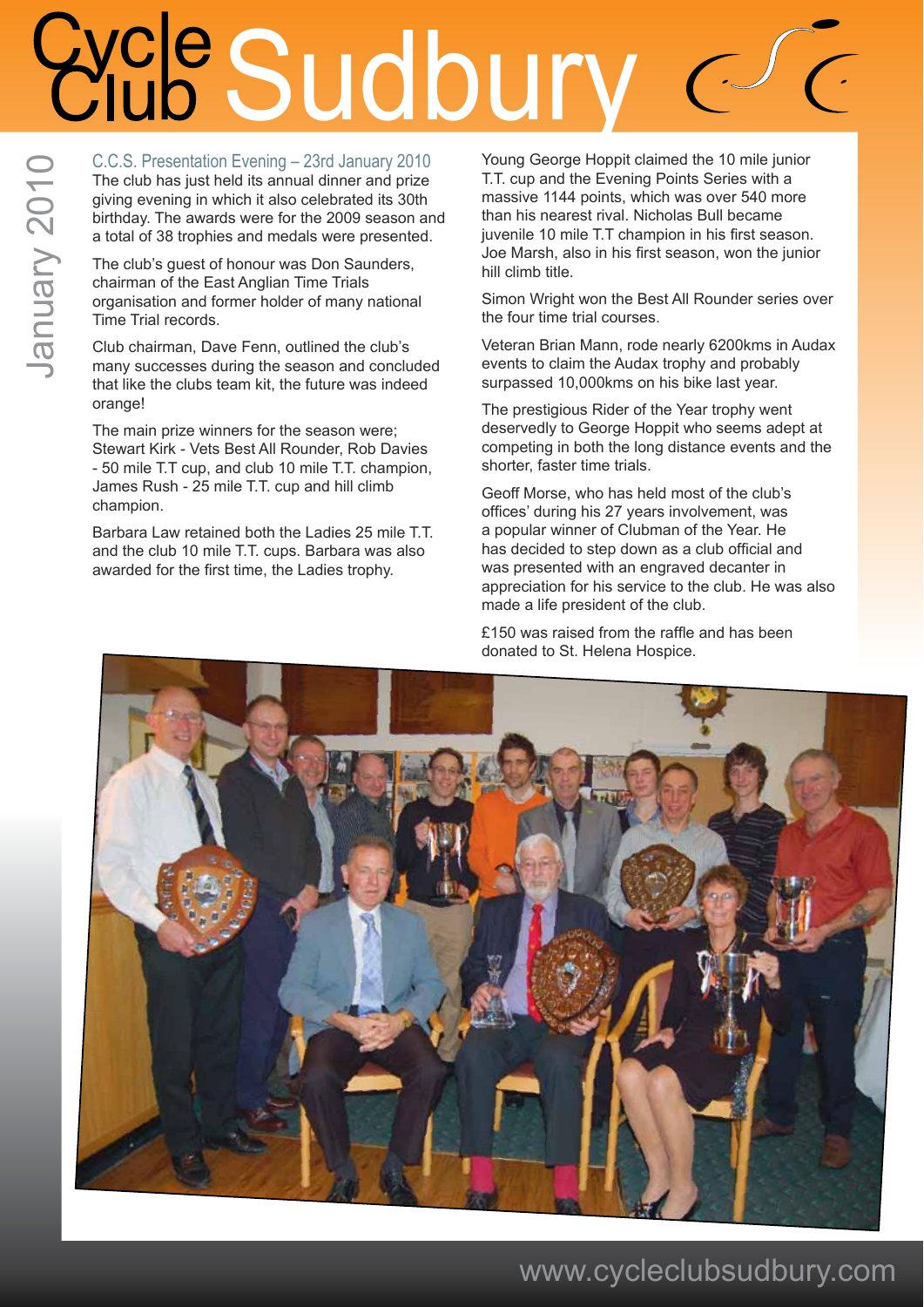## We Sudbury

### Club Winners

| Veterans B.A.R.                        | Gold          | <b>Stewart Kirk</b><br>4.916         |
|----------------------------------------|---------------|--------------------------------------|
|                                        | Silver        | <b>Rob Davies</b><br>4.508           |
|                                        | <b>Bronze</b> | Simon Daw<br>3.208                   |
| 50 mile Open<br>T.T. Cup               |               | <b>Rob Davies</b><br>1hr 58min 53sec |
| 25 mile Open<br>T.T. Cup               |               | James Rush<br>54min 47sec            |
| Ladies 25 mile Open<br>T.T. Bowl       |               | Barbara Law<br>1hr 15min 47sec       |
| <b>Audax Trophy</b>                    | Gold          | <b>Brian Mann</b><br>6182km          |
|                                        | Silver        | <b>Andrew Hoppit</b><br>2719km       |
|                                        | <b>Bronze</b> | Dave Fenn<br>2647km                  |
| Hill climb Champion<br>Senior          | Gold          | <b>James Rush</b><br>54.5sec         |
|                                        | <b>Silver</b> | <b>Brian Mann</b><br>1min 07.6sec    |
|                                        | <b>Bronze</b> | <b>Joe Marsh</b><br>1min 07.7sec     |
| Hill climb Champion<br>School age      | Gold          | Joe Marsh<br>min 07.7sec             |
|                                        | Silver        | George Hoppit<br>1min 20.9sec        |
|                                        | <b>Bronze</b> | Lucy Hoppit<br>1min 51.6sec          |
| Club 10 mile<br>T.T. Champion          | Gold          | <b>Rob Davies</b><br>23min 19sec     |
|                                        | <b>Silver</b> | Simon Wright<br>23min 29sec          |
|                                        | <b>Bronze</b> | <b>James Rush</b><br>23min 40sec     |
| Club 10 mile<br>T.T. Junior Champion   |               | George Hoppit<br>27min 31sec         |
| Club 10 mile<br>T.T. Juvenile Champion |               | Nicholas Bull<br>29min 53sec         |
| Club 10 mile<br>T.T. Ladies Champion   |               | <b>Barbara Law</b><br>31min 50sec    |
| Club 10 mile<br>T.T. Vets Champion     | Gold          | <b>Terry Law</b><br>$+4.19$          |
| (on Standard)                          | <b>Silver</b> | <b>Brian Mann</b><br>$+4.11$         |
|                                        | <b>Bronze</b> | <b>Simon Wright</b><br>$+2.49$       |
| Club 10 mile<br>T.T. Champion          | Gold          | <b>Stuart Jenkins</b><br>13.02       |
| (on Handicap)                          | Silver        | George Hoppit<br>15.55               |
|                                        | <b>Bronze</b> | Nicholas Bull<br>16.31               |
|                                        | <b>Bronze</b> | <b>Trevor Pillet</b><br>16.31        |

| <b>Club Evening</b><br><b>Points Series</b>             | Gold          | George Hoppit<br>1144pts       |
|---------------------------------------------------------|---------------|--------------------------------|
|                                                         | Silver        | <b>Matt Shotbolt</b><br>605pts |
|                                                         | <b>Bronze</b> | <b>Stewart Kirk</b><br>593pts  |
| Club Evening<br>Points Series B.A.R.<br>(All 4 courses) | Gold          | Simon Wright<br>91.36          |
|                                                         | Silver        | <b>Rob Davies</b><br>95 04     |
|                                                         | <b>Bronze</b> | James Rush<br>95.52            |
| <b>Boxing Day Trophy</b>                                |               | <b>Team Weaverushmann</b>      |
| Clubman of the Year                                     |               | <b>Geoff Morse</b>             |
| Rider of the Year                                       |               | George Hoppit                  |
| Ladies Trophy                                           |               | Barbara Law                    |

### Marjorie McDermott

On behalf of myself, Julie and Alan I express our heartfelt thanks for all the kind messages and cards of sympathy following the loss of dear

Marj. We were very grateful to everyone who attended the celebration of her life at Weeley crematorium, and were able to join us at the Lion afterwards.

We are quite amazed and grateful at the amount of donations to St. Helena Hospice, and the generosity of the members of the CC Sudbury for donating the proceeds of the raffle in memory of Marj.

I am delighted to say the total given to St. Helena was in excess of nine hundred pounds. This, I am sure, will enable the wonderful staff to continue to provide their excellent care to many more patients.

I have been involved in cycling for over sixty years, and have had some wonderful times and experiences. The last few weeks have made me realise how privileged I am to have made so many good friends, not least my mates in the CC Sudbury.

Thank you all

*- Mac*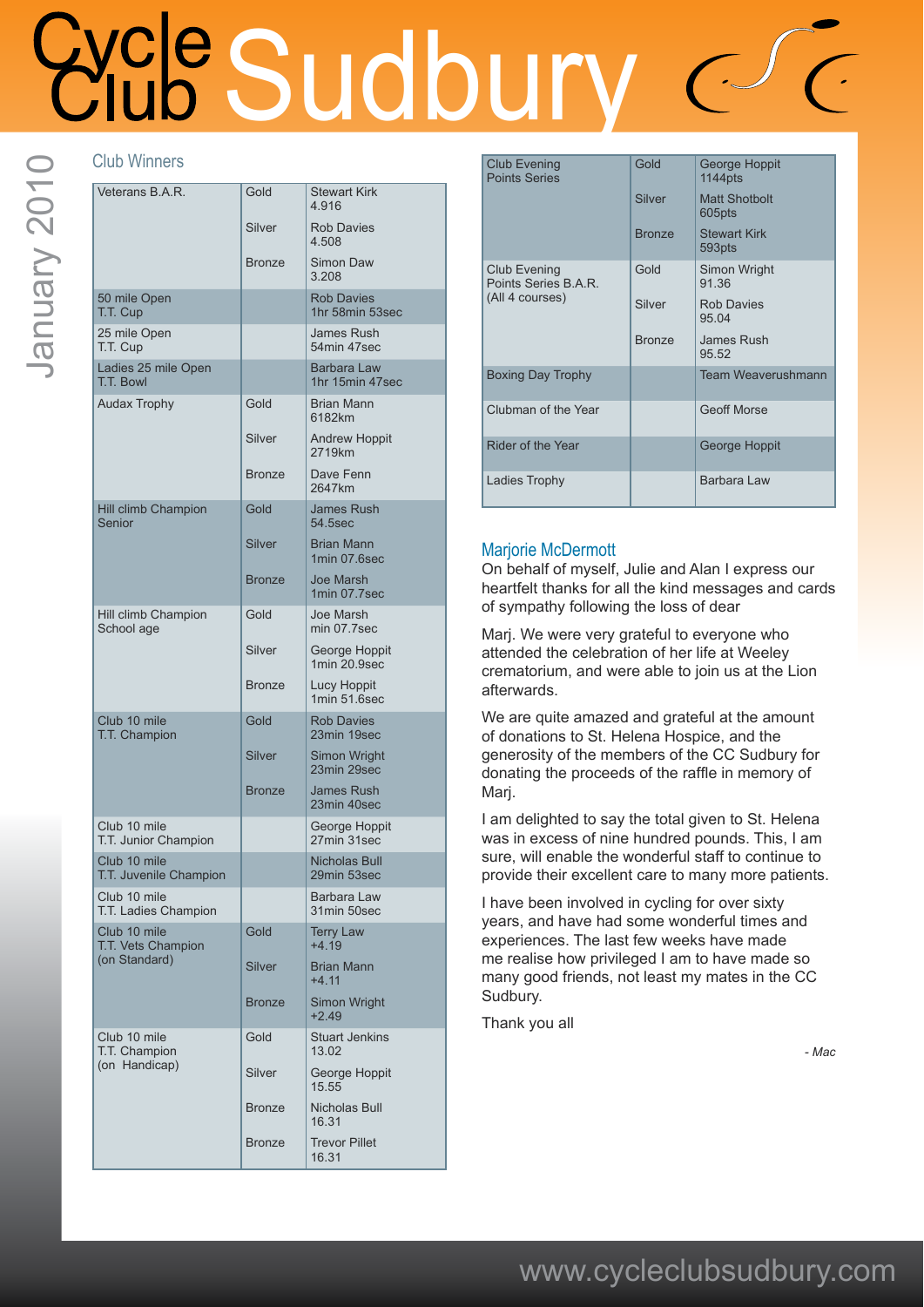# ale Sudbu

### 106 km Norfolk Nips (No2) Audax

Having ridden Norfolk Nips 1 in November in appalling weather conditions it was a relief to know the weather forecast for NN2 on Saturday 12th December was for more clement conditions. In fact as we departed the start at 9-00 am from the John Innes Centre in Norwich the sun was making a welcome appearance. As is usual a group of faster riders soon disappeared into the distance. On this occasion the faster group also contained Brian ( Mr Audax ) Mann, together with Viv Marsh who was under instructions from she who issues the Brownie points to be back home by 3-00 pm.

In the first mile I narrowly missed being upended by the two riders in front of me who, without any warning or thought for the safety of other riders in the group decided to take to the grass verge… stupid \*/?@\$£'s.

Once out of Norwich and clear of the mayhem of the start Robin, Mac, Mark and I settled into a steady pace, my objective being to stay on the front of the group in order to avoid being spattered with mud from the back wheels of thoughtless riders with no mudguards ( some might say I'm just a grumpy old git ).

We made steady progress through the narrow Norfolk lanes with the sun on our backs and the wind behind us to Colton, East Tuddenham, Gressenhall and Great Dunham to our first control in the historic town of Castle Acre. Castle Acre is situated on the Peddar's way in the Nar Valley and as its name implies has the remains of an 11th century Norman castle built by William de Warrenne I. In addition to the remains of the castle there is also a priory which originally housed the Cluniac order of monks introduced to England by William de Warrenne II and his wife Gundrada. I'm afraid all this history was lost on us as the main object of our visit to Castle Acre was the tea rooms to satisfy our hunger and thirst with lashings of tea accompanied by bacon and egg baguettes all served by a very pretty young lady in a bright red mini skirt. (Steady boy…Ed!)

Leaving the comfort of the tea rooms, after what seemed like an excessively long break, we made our way to Tittleshall, close to the deserted village of Godwick. Godwick was bought by Lord Justice Edward Coke in the 16 th century, his later family built Holkham Hall. On to Colkirk, Great Ryburgh and our second control at the village shop and Post Office.

The sun was now lower in the sky and the temperature was becoming cooler as we made our way to North Elmham, and Worthing to Swanton Morley. Originally the airfield at Swanton Morley was part of Bomber Command during the last war but is now home to The Light Dragoons which probably explains the unusual road sign depicting a tank and instructing tanks to obey a speed limit of 20 mph through the village. Fortunately our progress was not impeded by any tanks on military exercise, however a short while later there was a cry of 'puncture' from the back of our group, it was Mac. A quick change of inner tube and we were on our way via Elsing on to a concrete road with a surface more suited to Paris/Roubaix. It was now mid afternoon, the temperature was still dropping, not that this was a problem for the very hairy, long horned, Highland Cattle happily munching away on their fresh hay as we passed by Easton Agricultural College. Apparently Easton College is part of a Red Squirrel breeding programme. Male and female Red Squirrels are bred then paired up before release into the wilds of Anglesey… it brings a whole new meaning to arranged marriages.

Despite Norfolk being relatively flat the final few km's through Bawburgh were undulating leading to the outskirts of Norwich. We crossed a few busy roundabouts before returning to our finish point at The John Innes Centre for some welcome and well earned refreshments.

*- Dave Fenn*

### 106 km Norfolk Nips (No3) Audax

The wind was blowing, it was raining and it was cold however 6 members braved the inclement conditions to ride the Norfolk Nips 3, 106 K Audax on Saturday 16th January. It was certainly an experience, many of the roads were flooded due to the recent melting snow followed by the rain. On one section in particular the road had flooded to a depth of at least 300 mm and there was no option but to ride through, any thoughts of keeping the feet dry were soon dismissed. Despite the weather conditions our spirits were not dampened, three punctures did test our resolve, however the light hearted banter was a welcome diversion. Our group of Brian, Viv, Robin, Mark, Andrew and me were joined by Clive Bradburn a lone rider from the San Fairy Ann CC, he soon joined in with the fun and even waited for us whilst the punctures were mended. Clive sent us a rather nice e-mail the following day thanking us for the company, it has been reproduced below.

*- Dave Fenn*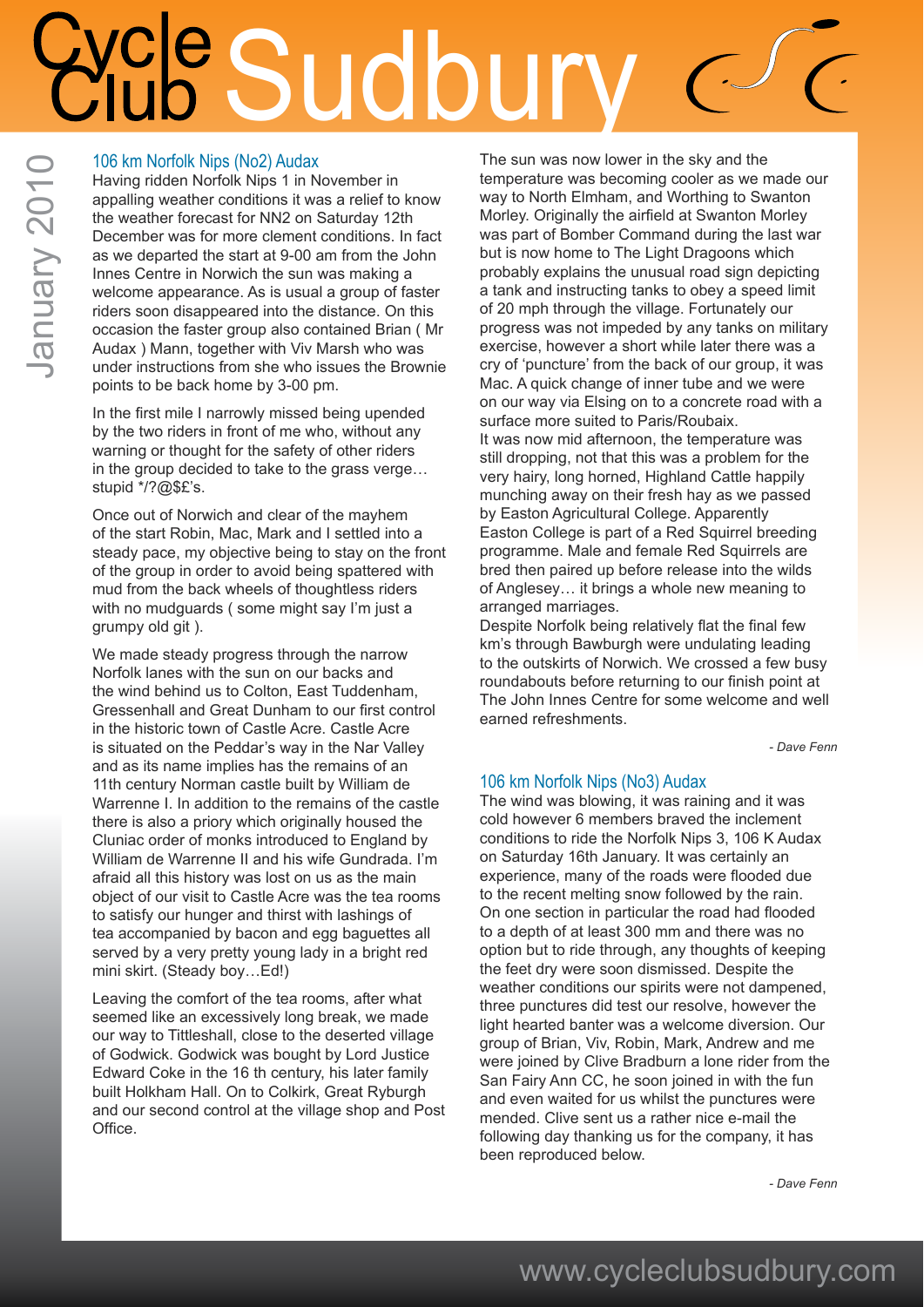### Cle Sudbu

### Dave

I would like to pass on my sincere thanks to you all for the help you gave me in getting round the Norfolk Nip Audax 100 yesterday.

This was my first Audax and without me tagging on to your group I think I would still be out there now! More important was the camaraderie and humour displayed throughout what was an uncomfortable ride to say the least.

I have to say that the most entertaining was watching Andy? (sorry if wrong name) taking a bend and surfing straight through flood water at about 15mph. Very impressive! The puncture breaks and subsequent round the bike discussions and expert opinions??!! made it feel just like a normal club run that I am used to. I felt very isolated on my own for the first 10 miles or so and as the weather worsened I had almost decided that Audaxes were not for me. You lot coming along changed all that and despite the bad conditions I have to say I really did enjoy it. I will certainly look to come along and take part in at least one of your club audaxes when I have an opportunity.

In the meantime, many thanks to you all once again, a day which ably displayed the the true spirit and friendship of cycling.

Best wishes

Clive Bradburn*.*

### Money off Cycling

The bike shop in Bildeston, LIFECYCLE UK , the "best bike shop in Suffolk, and probably East Anglia", owned and run by CCS member Rob Morse and ably staffed by Club member Matt Shotbolt and Stewart Tyrrell, offers a 10% discount to CCS members on production of your shiny new membership card.

Please note that this discount is not is not automatically available on complete bikes, or on some other items at the discretion of the shop staff.

### Cycling Shorts

The Boxing Day ride was well attended with 20 eager souls hoping to capture the Boxing Day Cup.

It was expertly devised by Peter Whiteley in the form of a treasure hunt which required biking to points out from Lavenham to collect as many answers within 1hr.

I surveyed the assembled group, looking to hook up with someone who would give me the best chance of winning. Brian 'the audax' Mann was the obvious candidate and together with Robin W, our team slowly ventured out into the icy/snowy lanes.

I'm sure I made all the difference to the team effort as I collected 2 answers to Brian's & Robin's total of 14. As we watched others arrive back late and incurring penalty points, I felt confident.

Lo and behold, I, ermm I mean we, won the 1st CCS trophy of the season by a country mile.

Viv Marsh and Andrew Hoppit picked 1st & 2nd prizes for the best fancy dressed bikers. Their tandem was sporting a pretty fairy on the handlebars and as they rode off, it reminded me of the story of the

'Three fairies on a tandem'.



*- Bloke at the Back*

CCS. Olde Fartes Midweek Rides.

This is something that has been going on informally, for a few years now to help the old/ infirmed/bored/retired members keep out of trouble. Most cafes throughout the district have been tested and all have passed with flying colours. The attached photo's show what lengths they will go to, to escape into the countryside/ seaside, no matter what the weather throws at them.



Obviously all are 'wellard' riders!

PS. I spent 3hrs riding and 2hrs cleaning the ice and salt off of the bike afterwards… Hmm.

If you're into Sportive rides, there is a local one coming up soon around Essex & Suffolk. It goes by the title of Pre Valentines Day Sportive and not surprisingly is on 13th Feb.

It starts from Boxted Village Hall (Nr Colchester) and has 30, 45 & 60 mile routes to suit all fitness levels.